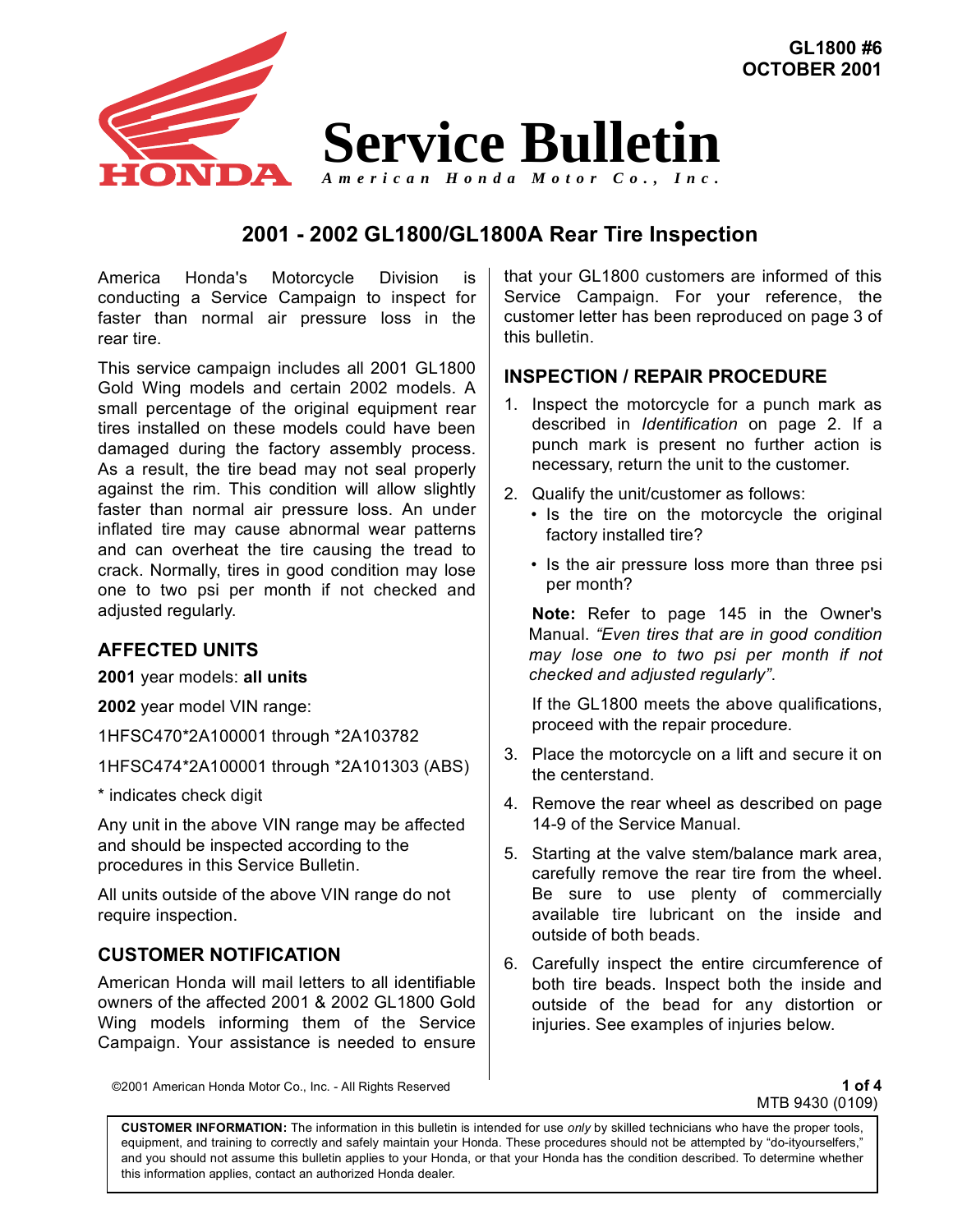

- 7. Carefully inspect the entire circumference of both tire beads. Inspect both the inside and outside of the bead for any distortion or injuries. See examples of injuries below.
- 8. If there is no evidence of bead damage, re-install the tire on the rim. Be sure to use plenty of commercially available tire lubricant on the inside and outside of both beads. Be sure to align the balance dot with the valve stem. Inflate the tire to 41 psi. Install the wheel assembly on the motorcycle and proceed to the *Identification* and then to the *Warranty* section.
- 9. If any damage or injury is present replace the tire and valve stem. Be sure to use plenty of commercially available tire lubricant on the inside and outside of both beads. Balance the new tire as necessary.

# **IDENTIFICATION**

After the unit has been inspected and found OK or after the tire has been replaced, make a punch mark next to the oil drain hole on the final drive housing as shown.



**Outside Bead Injury**



**Inside Bead Injury Construction Construction Construction Construction Construction Construction Construction Construction Construction Construction Construction Construction Construction Construction Construction Constru** 



**PARTS INFORMATION**

# **Tire P/N:** 42711-MCA-003 **H/C:** 6597736 **Valve, rim P/N:** 42753-KJ9-003 **H/C:** 1700905 **Weight (10g) P/N:** 42704-MB0-000 **H/C:** 1272319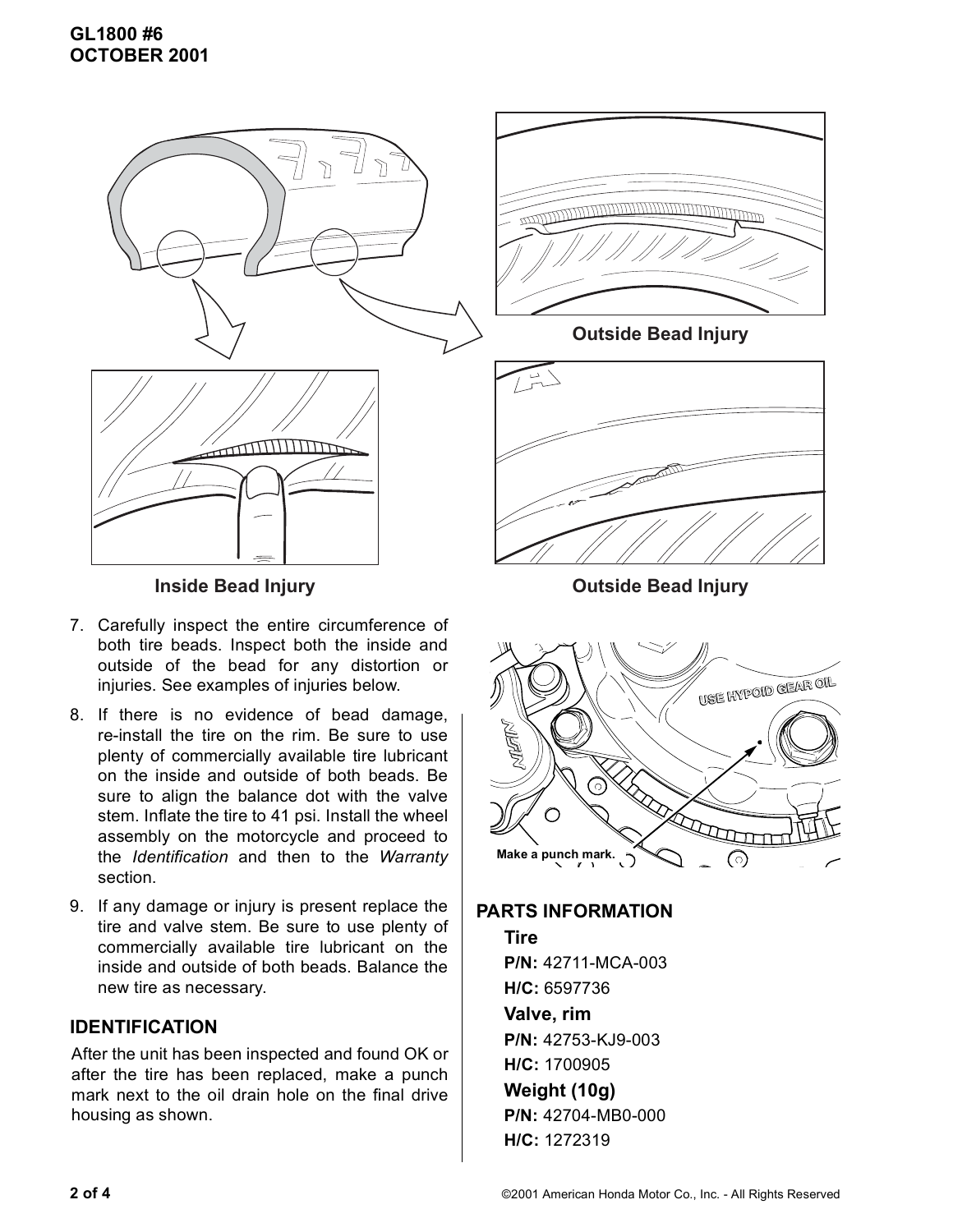# **WARRANTY INFORMATION**

All normal warranty claim submission time lines apply.

After completion of the inspection/replacement, submit one claim per VIN using the following information only:

#### **Inspection and OK**

Template #: L35A

Flat Rate Time: **1.0 hours**

**Inspection and Tire Replacement**

Template #: **L35B**

Flat Rate Time: **1.0 hours**

## **SPECIAL PARTS RETENTION**

Using a 1/4" drill bit, drill a hole through the sidewall of the damaged tire near the balance dot.

For this campaign tag and hold all replaced parts indefinitely, or until other instructions are issued by American Honda.